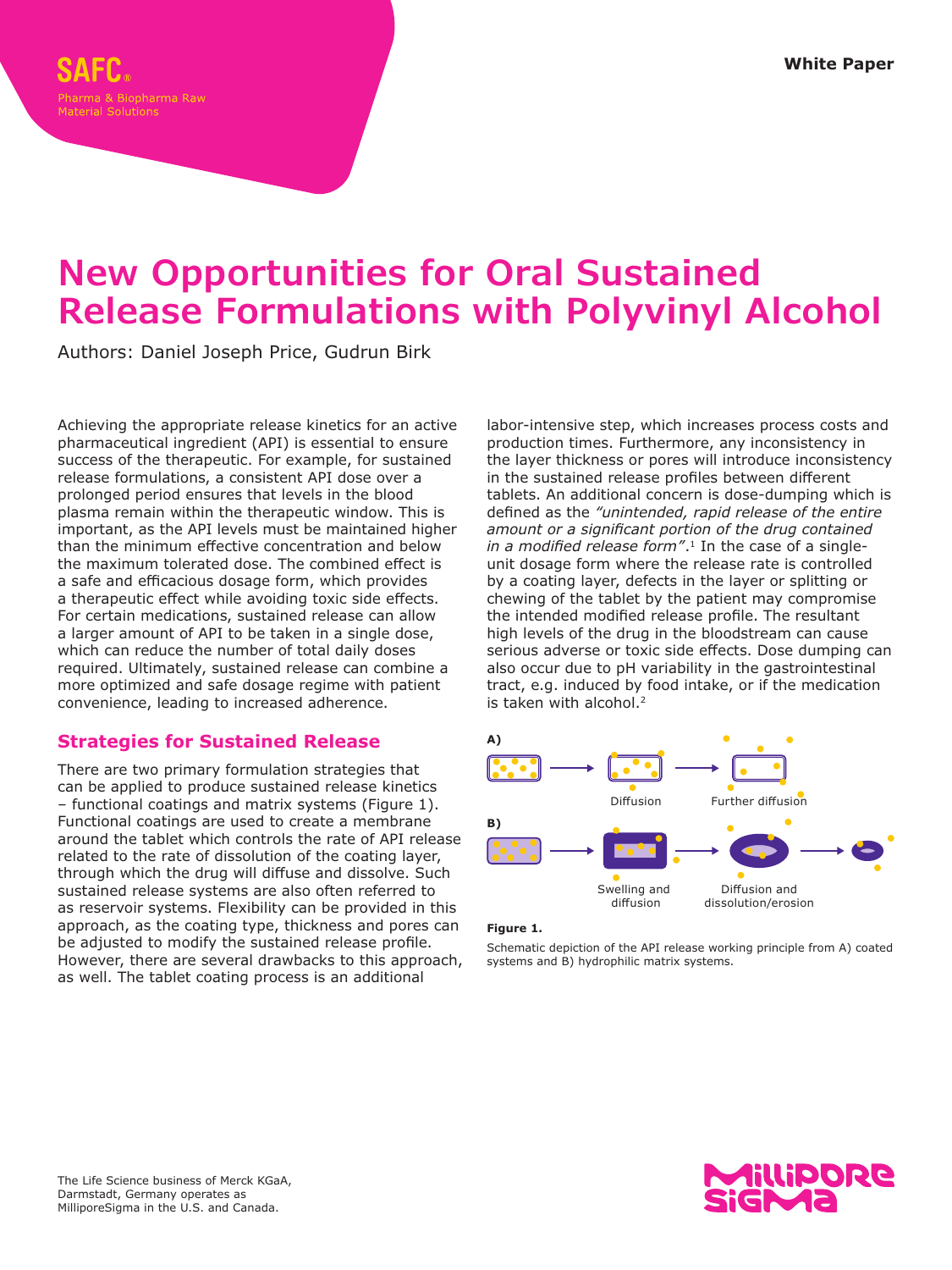In matrix-based sustained release formulations, the API is homogeneously dispersed within a polymer-based matrix. Depending on the rate-controlling polymer material properties, matrix systems are classified as hydrophilic and hydrophobic matrix systems, which show different release mechanisms. In hydrophilic matrix systems, the polymer hydrates and swells upon contact with gastrointestinal medium forming a gel layer on the surface of the system; the API is then released via diffusion through the viscous gel layer and by matrix erosion. Release kinetics can be adjusted with use of different polymer types, grades and quantity but are also dependent on API solubility. In contrast, hydrophobic matrix systems use polymers that are not water soluble and show no or only minimal swelling. The drug is dissolved by the outer liquid penetrating the matrix, with the porosity having a direct influence on the release kinetics.

With sustained release matrix systems, there is generally a reduced risk of dose dumping compared to coated formulations. The active ingredient is homogeneously mixed with the release-rate controlling material, making the release profile less sensitive to surface damage of the dosage form and even allowing for division of the tablet in some cases. The main drawback of this approach is the identification of the right matrix-forming material as release kinetics may be influenced by the test conditions such as pH value as well as API properties and, in the case of hydrophobic matrices, API content.3

Several naturally derived and synthetic polymers are available for oral sustained release formulations. These include cellulose ethers, polyethylene oxide, water-soluble natural gums of polysaccharides such as alginate, acrylic acid derivatives and methacrylates. Fixed combinations available on the market include a blend of polyvinyl acetate and povidone, as well as co-processed excipients based on hypromellose (HPMC) and a filler.

The most commonly used excipients for this application are cellulose-based polymers, with semi-synthetic, non-ionic HPMC being the main representative. Formulation with HPMC is relatively cost-effective and straightforward. However, the matrix system performance is dependent on polymer viscosity which in turn is directly related to the molecular weight of the material. Given that HPMC is a semi-natural polymer, batch-to-batch variations can lead to inconsistent performance of the final products. This inconsistency also poses a challenge to Quality by Design (QbD) implementation.

# **Advantages of Polyvinyl Alcohol for Sustained Release**

Polyvinyl alcohol (PVA) is a synthetic polymer produced by the polymerization of vinyl acetate and partial hydrolysis of the resulting esterified polymer and is generally recognized as safe (GRAS) by the US Food and Drug Administration (FDA). The polymer was first discovered in 19244 and has been used in approved drug products for decades. For example, PVA was listed as a suitable polymer for coatings of pharmaceutical drug products in a pharmaceutical reference handbook published in the 1950s.<sup>5</sup>

As a fully synthetic polymer, the physicochemical and functional characteristics of PVA can be tightly controlled, enabling robust and reproducible manufacturing processes and batch-to-batch consistency for reliable performance of the final products. Its suitability for sustained release formulations has been confirmed with formulations targeted at non-oral administration routes.<sup>6,7,8</sup>

This white paper describes the use of PVA-based Parteck® SRP 80, a functional excipient specifically developed for matrix-based sustained release oral solid dose formulations. With a mean particle size of 80 µm, Parteck® SRP 80 excipient is a PVA optimized for drug dissolution, easy handling, good flowability and good reproducibility with respect to both sustained API release and direct compression (DC) manufacturability (Table 1). Batch-to-batch consistency ensures consistent quality and enables use of QbD to further minimize risks in development and manufacture. Parteck® SRP 80 excipient is also compliant with Ph. Eur., USP, ChP and JPE monographs.

| <b>Parameter</b>                            |                                           |
|---------------------------------------------|-------------------------------------------|
| <b>Bulk density</b>                         | $0.51 - 0.58$ g/mL                        |
| Tapped density                              | $0.70 - 0.77$ g/mL                        |
| Angle of repose                             | $32 - 37$ °                               |
| Mean particle size (laser diffraction Dv50) | $60 - 100 \mu m$<br>(target $\sim$ 80 µm) |
| Mean particle size (laser diffraction Dv10) | $15 - 30 \mu m$                           |
| Mean particle size (laser diffraction Dv90) | 160-220 µm                                |
| Surface (nitrogen adsorption BET)           | $0.3 - 0.5$ m <sup>2</sup> /g             |
| Pore volume (nitrogen adsorption BET)       | not detectable                            |
| Loss on drying $(3 h, 105 °C)$              | $\leq 5.0\%$                              |

#### **Table 1.**

Characteristics of Parteck® SRP 80 excipient.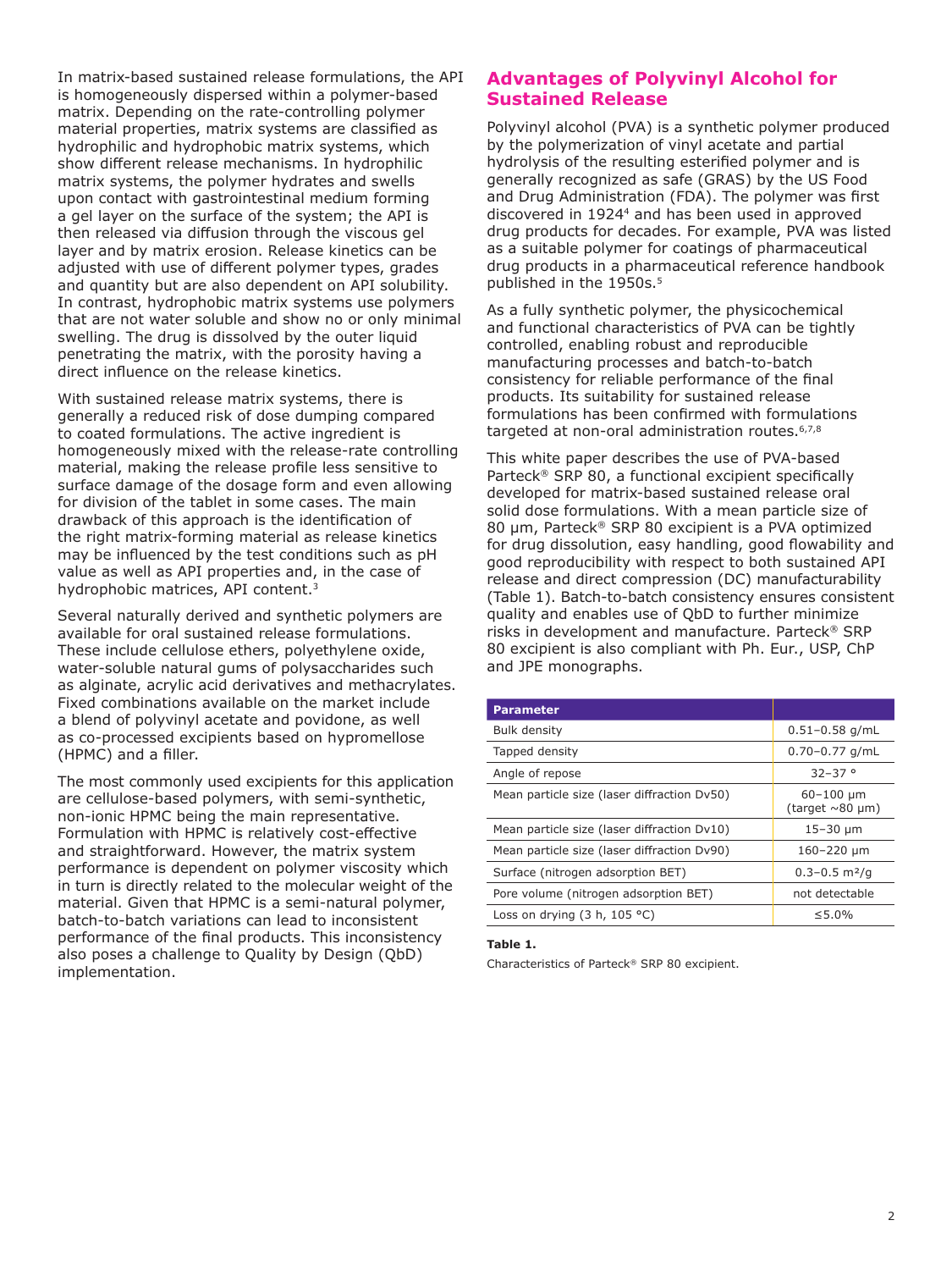Table 2 lists the components and ranges for a DC formulation that includes Parteck® SRP 80 excipient. To ensure consistent gel formation and release of the API, at least 20% of the polymer should be included; with the API incorporated in the range of 5 to 50%. Parteck® SRP 80 excipient has lubricating properties on its own; magnesium stearate can be added if additional lubrication is required. If needed, microcrystalline cellulose (MCC) can be added to further optimize tablet properties.

|                                       | Amount in $% (w/w)$ |
|---------------------------------------|---------------------|
| Active ingredient                     | $5 - 50$            |
| Parteck <sup>®</sup> SRP 80 excipient | >20                 |
| Microcrystalline cellulose            | $0 - 60$            |
| Silicon dioxide, highly dispersed     | $0.25 - 1.50$       |
| Magnesium stearate                    | $0.25 - 0.75$       |
| Total                                 | 100                 |

#### **Table 2.**

General recommendation for DC formulation with Parteck® SRP 80 excipient.

# **Application Across Various Drug Models**

Because sustained release properties are APIdependent, it can be difficult to identify one sustained release excipient that will work across a range of APIs.3 Given this possible limitation, Parteck® SRP 80 excipient was evaluated as a sustained release matrix in direct compressible formulations of five different APIs to determine its application across different model compounds. The five drugs are shown in Figure 2 along with relevant formulation information (Table 3).

|                                                         | <b>Amount</b><br>[%] | <b>Amount</b><br>[%] |
|---------------------------------------------------------|----------------------|----------------------|
| <b>APT</b><br>1. Acetaminophen, Caffeine, Diltiazem HCl | 22.5                 |                      |
| 2. Propranolol HCI, Theophylline                        |                      | 32.0                 |
| Parteck <sup>®</sup> SRP 80 excipient                   | 76.5                 | 67.0                 |
| Silicon dioxide, highly dispersed                       | 0.5                  | 0.5                  |
| Parteck <sup>®</sup> LUB MST magnesium stearate         | 0.5                  | 0.5                  |
| <b>Total</b>                                            | 100.0                | 100.0                |

#### **Table 3.**

Composition of model DC formulations.



#### **Figure 2.**

Model APIs used for evaluation of Parteck® SRP 80 suitability for oral sustained release formulations.

Each formulation was compressed at 20 kN. Very good tablet hardness was achieved for all five drug models (Figure 3A) as well as reproducible sustained release profiles (Figure 3B), demonstrating the wide applicability of Parteck<sup>®</sup> SRP 80 excipient with a range of APIs.



#### **Figure 3.**

Evaluation of A) tablet hardness and B) release kinetics for five APIs formulated with Parteck® SRP 80 excipient. (USP App. 2, 900 mL phosphate buffer pH 6.8/7.2, 50 rpm, 37 °C, n=3).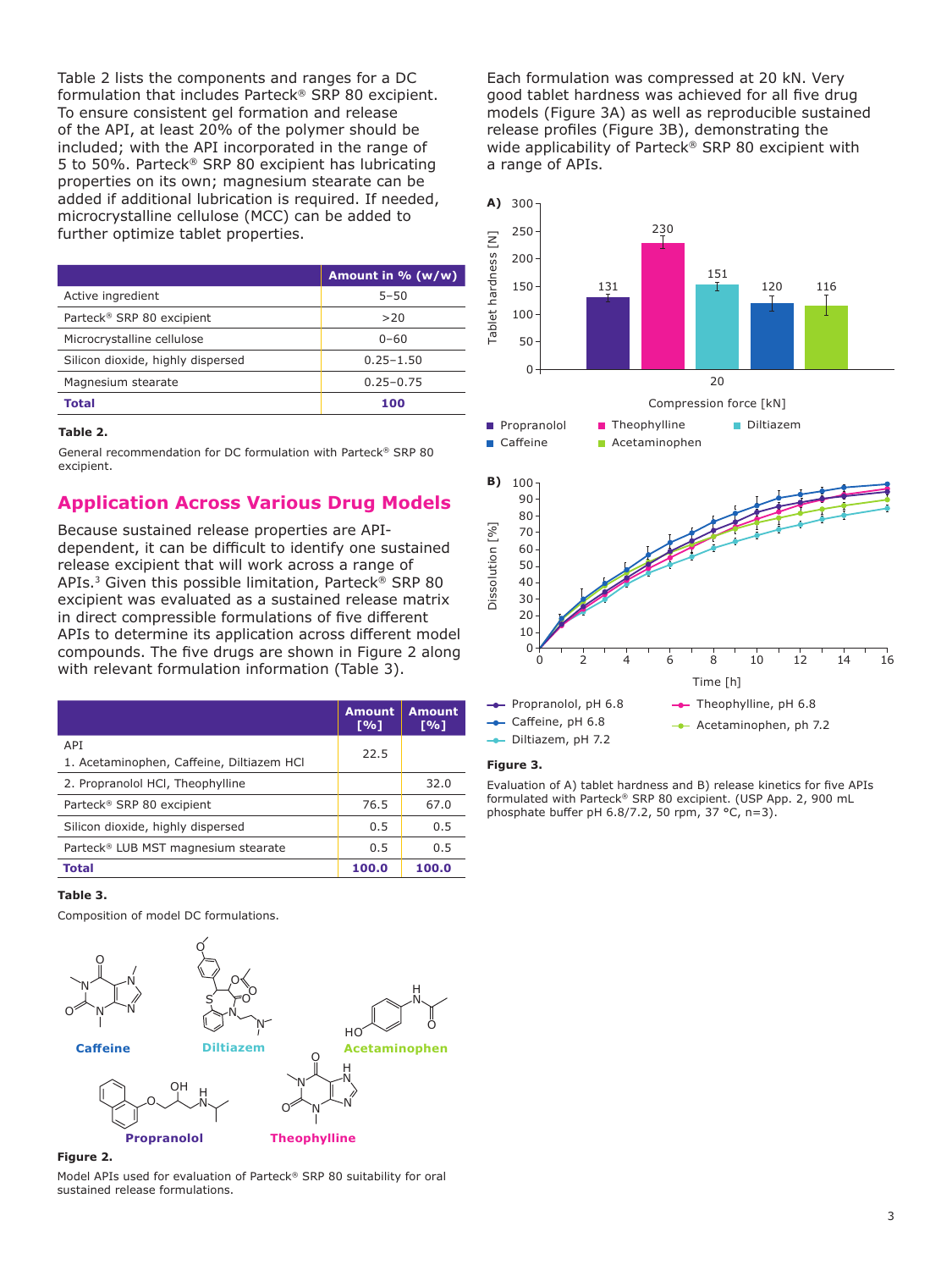# **Protection Against Dose Dumping**

Parteck® SRP 80 excipient was confirmed to not show dose dumping effects over a range of pH values and in the presence of alcohol. Figure 4A shows the sustained release profile of the propranolol formulation compressed at 20 kN, at both neutral and acidic pH values with no dose dumping. A similar study was conducted in presence of alcohol at 5, 10, 20 and 40%; similarly, no dose dumping was observed at any concentration (Figure 4B).

# **Flexible Modification of Release Profile**

Formulations incorporating Parteck® SRP 80 excipient can be modified to fine-tune the release kinetics. For example, mannitol, a commonly used filler in solid oral formulations,<sup>9</sup> can be added to accelerate release. In the following study, different ratios of a directly compressible grade of mannitol and Parteck® SRP 80 excipient were included in the propranolol formulation (Table 4). API and silicon dioxide amounts were held constant while magnesium stearate was increased in the formulation as higher levels of mannitol required an increase in lubricant. Components were mixed for five minutes and compressed using different compression forces into 11 mm diameter tablets weighing 500 mg.



#### **Figure 4.**

Dissolution profile of propranolol-Parteck® SRP 80 formulation in A) media of different pH and B) varying alcohol concentrations (USP App. 2, 900 mL phosphate buffer pH 6.8/HCl 0.1 M/media composition as shown in graph, 50 rpm, 37 °C, n=3).

|                                        | Parteck® SRP 80/Parteck® M 200 ratio (w/w) |                   |                   |                     |
|----------------------------------------|--------------------------------------------|-------------------|-------------------|---------------------|
|                                        | 1/0<br>Amount [%]                          | 1/1<br>Amount [%] | 2/1<br>Amount [%] | $1/2$<br>Amount [%] |
| Propranolol HCl                        | 32                                         | 32                | 32                | 32                  |
| Parteck® SRP 80 excipient              | 67                                         | 32.75             | 43.7              | 21.65               |
| Parteck <sup>®</sup> M 200 DC mannitol | $\overline{\phantom{a}}$                   | 32.75             | 21.8              | 43.35               |
| Silicon dioxide, highly dispersed      | 0.5                                        | 0.5               | 0.5               | 0.5                 |
| Parteck® LUB MST magnesium stearate    | 0.5                                        |                   |                   | $2.5*$              |
| <b>Total</b>                           | 100                                        | 100               | 100               | 100                 |

• Premix of Parteck® SRP 80 and filler • Addition of other components (including API) \* More lubricant was needed due to high ejection force.

- Addition of lubricant
- Mixing for 5 min, 50 rpm after each step
- Compression of tablets (500 mg, 11 mm, 10/20/30 kN)

#### **Table 4.**

Composition of propranolol-Parteck® SRP 80 formulations with varying amounts of mannitol.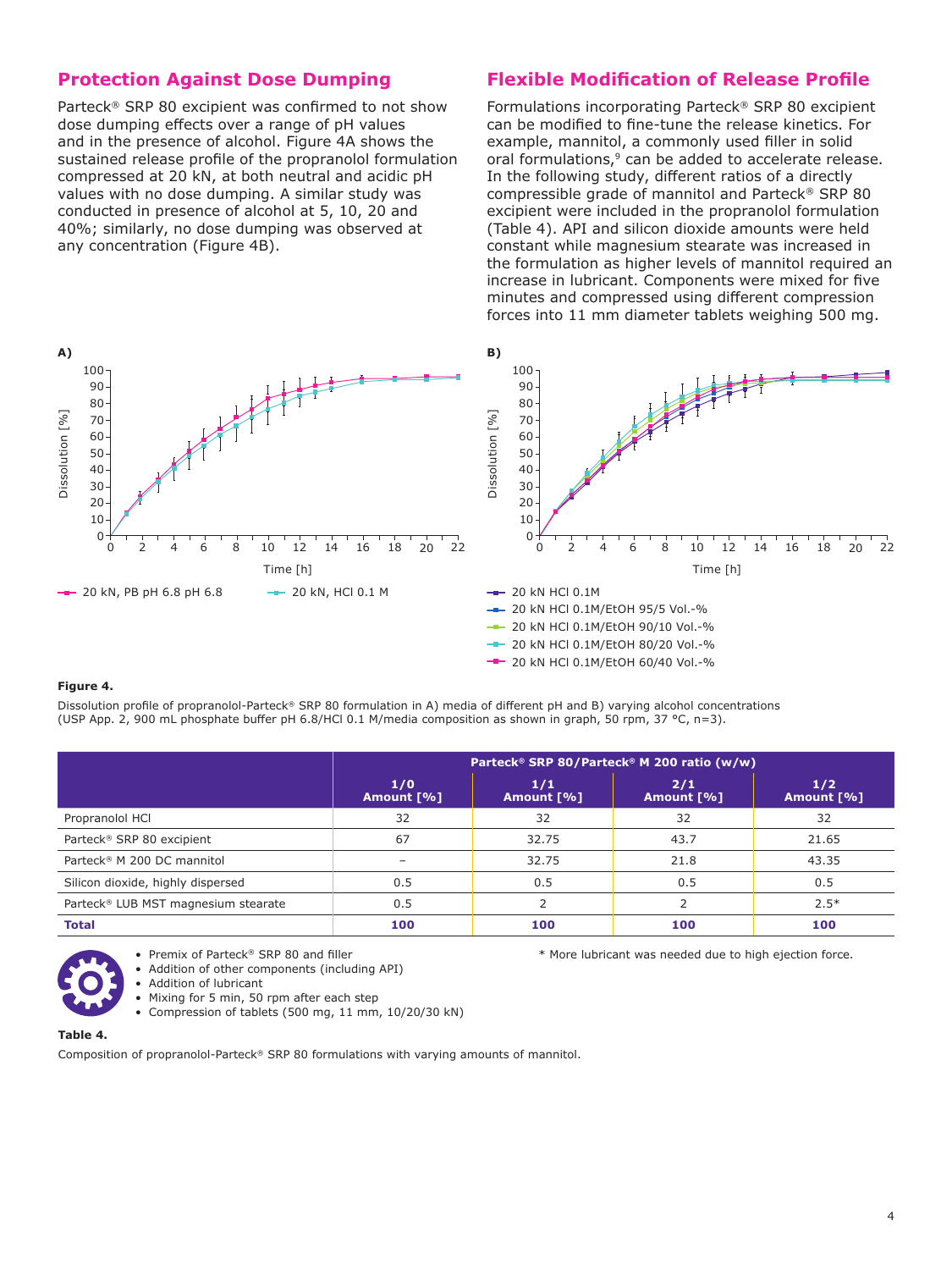Figure 5 demonstrates that the release profile of propranolol can be modified by addition of mannitol to the direct compressible formulation. Very good tablet properties were achieved (A) and the release kinetics were effectively modified (B). The formulation that included only Parteck® SRP 80 excipient and no mannitol had the slowest release; a more rapid release was observed for the formulations with added mannitol.

# **Compatibility with Different Tableting Technologies**

While direct compression offers several benefits for tableting including efficiency and suitability for watersensitive APIs, granulation processes are widely used in solid formulation and manufacturing processes. As such, the suitability of Parteck® SRP 80 excipients for direct compression, as well as wet and dry granulation has been evaluated.

## **Direct Compression**

Parteck® SRP 80 polyvinyl alcohol can be used in direct compression, requiring only a mixing step beforehand. In contrast, other excipients used for sustained release may first require granulation to improve flowability and compressibility of the mixture, adding process steps, time and costs. Alternative approaches to sustained release such as functional coatings or multiparticulate formulation require also additional process steps compared to DC (Figure 6). As a direct result of the reduced number of process steps and a corresponding increase in process efficiency, direct compression can provide a total cost reduction of up to 75%.10

A formulation using Parteck® SRP 80 excipient for sustained release of propranolol was developed to evaluate tableting performance, uniformity of tablets and tablet hardness (Table 5). The formulation was compressed on a single punch press at different compression forces.

Suitable for direct compression

Mixing Compression



## **Figure 5.**

A) Tablet hardness and B) dissolution profiles of propranolol-Parteck® SRP 80 formulations with varying amounts of incorporated mannitol (USP App. 2, 900 mL phosphate buffer pH 6.8, 50 rpm, 37 °C, n=3).

## **Parteck® SRP 80 excipient 1 Alternative approaches**

Typically complex, multiple-step processes



#### **Figure 6.**

**Tablet**

Parteck® SPR 80 excipient offers a simpler direct compression process in comparison to alternative approaches commonly used for solid oral sustained release.

**2**

#### 5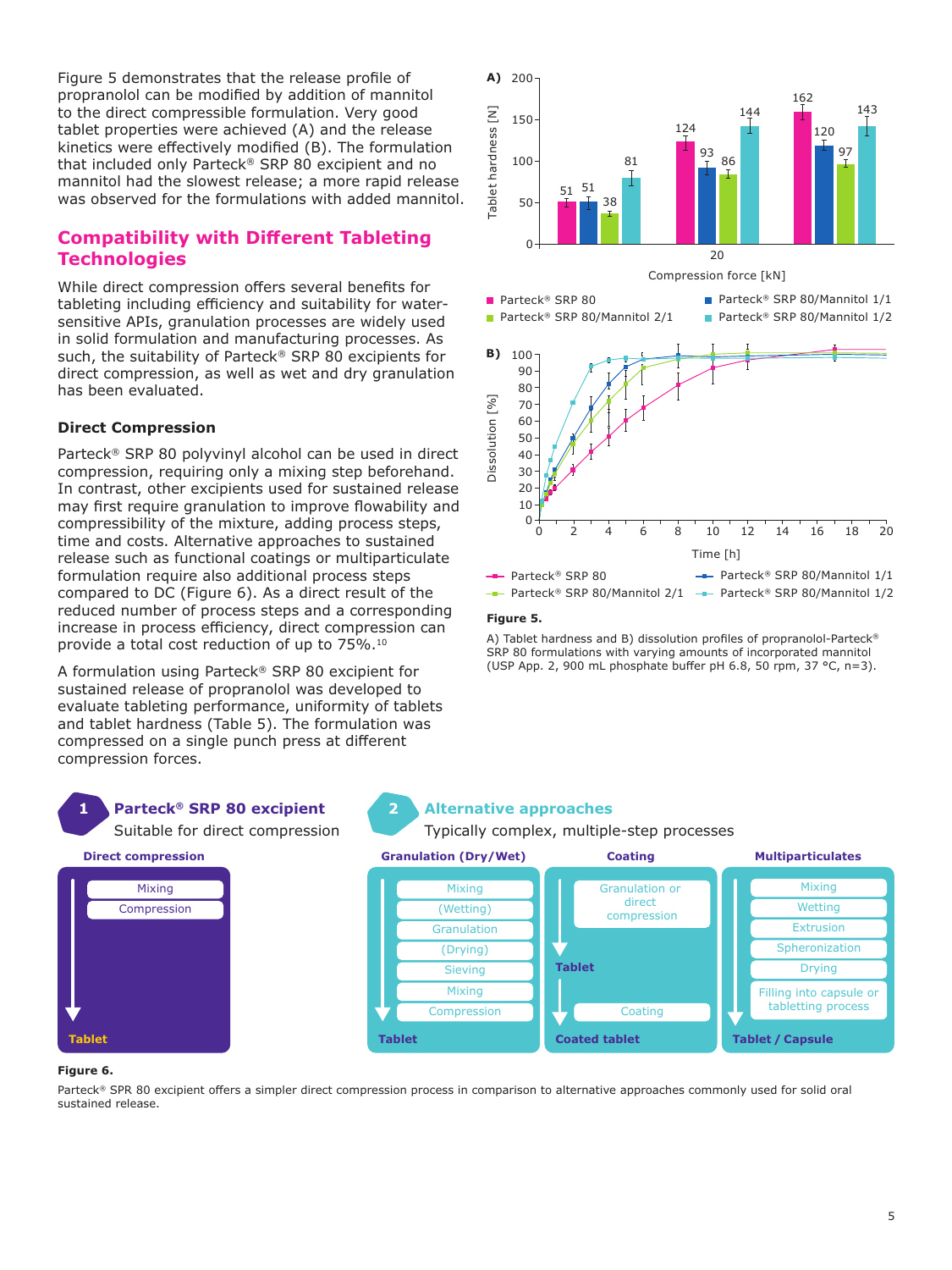|                                                 | <b>Amount</b><br>$\lceil 9/6 \rceil$ | <b>Amount</b><br>$\Gamma\%1$ |
|-------------------------------------------------|--------------------------------------|------------------------------|
| Propranolol HCI                                 | 160.0                                | 32.0                         |
| Parteck <sup>®</sup> SRP 80 excipient           | 335.0                                | 67.0                         |
| Silicon dioxide, highly dispersed               | 2.5                                  | 0.5                          |
| Parteck <sup>®</sup> LUB MST magnesium stearate | 2.5                                  | 0.5                          |
| Total                                           | 500.0                                | 100.0                        |

#### **Table 5.**

Composition of propranolol-Parteck® SRP 80 formulation.

Figure 7 shows the tablet hardness for the compressed tablets using compression forces of 10, 20 and 30 kN. Tablet hardnesses of approximately 60 N with the 10 kN compression, 130 N for 20 kN and 180 N for 30 kN were achieved along with a low ejection force. These results demonstrate the high compressibility and low ejection force over wide range of compression forces when using Parteck® SRP 80 excipient in a directly compressed formulation.



### **Figure 7.**

Tablet hardness and ejection force of propranolol-Parteck® SRP 80 formulation at different compression forces.

In tablet formulation, content uniformity is a critical aspect and can be assessed using acceptance values provided in the pharmacopeia. Especially DC formulations can be prone to demixing effects, resulting in low content uniformity of the final dosage forms. This is why special emphasis was put on content uniformity evaluation of the propranolol-Parteck® SRP 80 DC formulations. Figure 8 shows that at all compression forces, an acceptance value of less than 2 was achieved, indicating that the tablets met the criteria of Ph. Eur.

| <b>Parameter</b>        | <b>10 kN</b> | <b>20 kN</b> | <b>30 kN</b> |
|-------------------------|--------------|--------------|--------------|
| Average weight [mg]     | 498.4        | 499.8        | 500.5        |
| Standard deviation [mg] | 4.0          | 2.4          | 2.3          |

#### **AV <15 acc. to pharmacopoeia**

 $AV = (M - X) + ks$  $M = X$ ,  $k = 2.4$  (n=10), s = standard dev.





■ Propranolol-Parteck<sup>®</sup> SRP 80 formulation

#### **Figure 8.**

Acceptance values of propranolol-Parteck® SRP 80 formulation at different compression forces.

Figure 9 shows the release performance of the propranolol formulations. Consistent *in vitro* release behavior for the tablets compressed at three different direct compression forces – 10, 20 and 30 kN – was observed, with the release sustained over 16 to 18 hours.



#### **Figure 9.**

Dissolution profile of propranolol-Parteck® SRP 80 formulation (USP App. 2, 900 mL phosphate buffer pH 6.8, 50 rpm, 37 °C, n=3).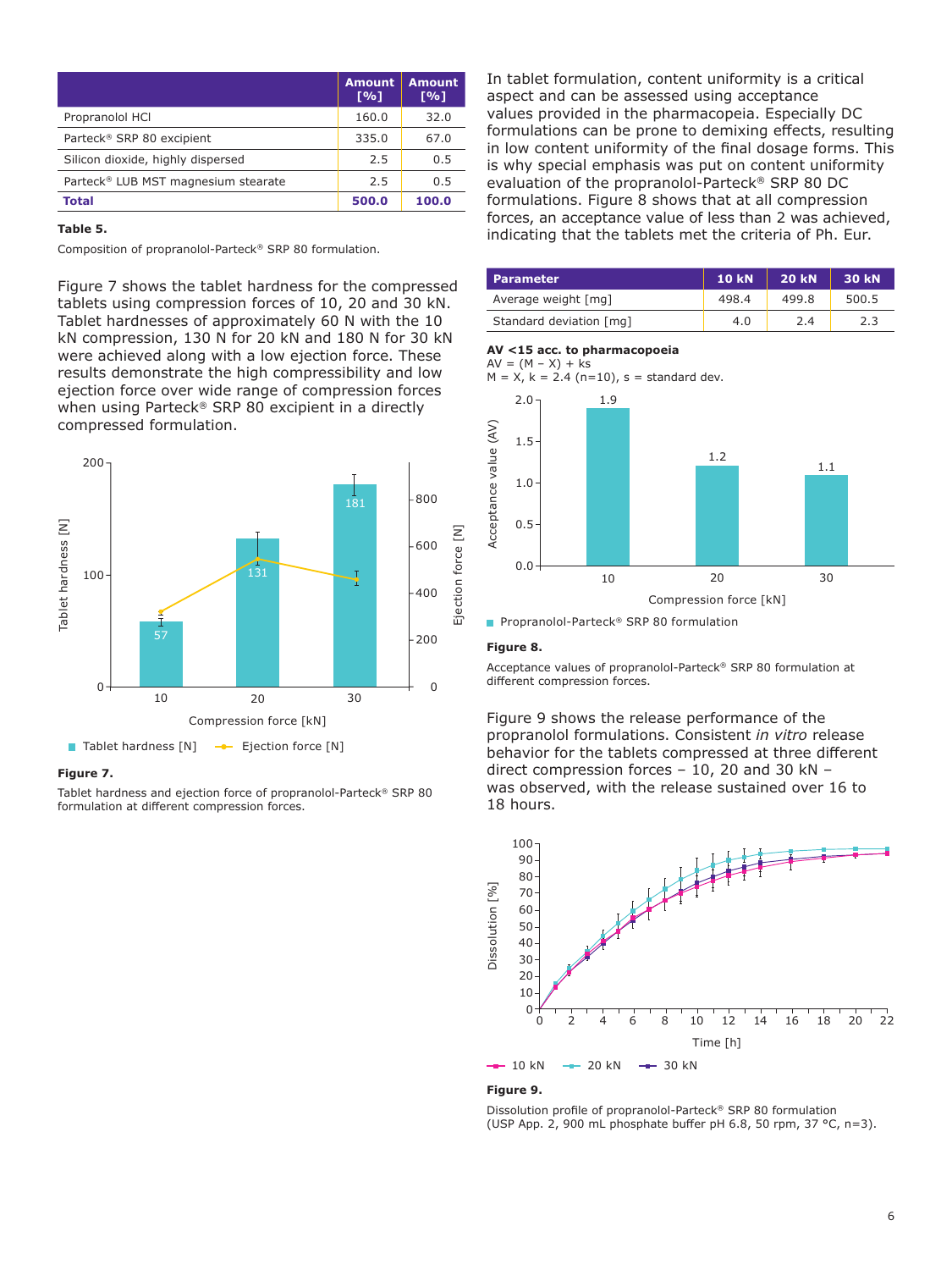## **Dry Granulation**

In the process of dry granulation, granules are formed using compaction without the need for a binder solution, followed by size reduction to the desired particle size. Dry granulation is used to improve flow properties and prevent segregation of components. It is particularly suited for use in cases where direct compression processes reach their limits and to avoid API degradation induced by wet granulation. Dry granulation enables a shorter, more cost effective manufacturing process than wet granulation and because it does not use moisture, this technique is especially suitable for active ingredients that are sensitive to solvents or moisture.

Ascorbic acid was used as a model drug and formulated with Parteck® SRP 80 excipient in a dry granulation study. Roller compaction with a smooth roller surface was studied at a pressure of 75 bar (Table 6). Tablet hardness, while lower than that achieved with direct compression, was acceptable (Figure 9A) and dissolution performance was comparable to the tablets produced via direct compression (Figure 9B). Roller compaction can therefore also be applied if homogeneous distribution of the API is an issue or flowability is not compatible for direct compression.

| <b>Components</b>                                  | <b>Amount</b> |         |
|----------------------------------------------------|---------------|---------|
|                                                    | mg/tablet     | % (w/w) |
| <b>Internal phase</b>                              |               |         |
| Ascorbic acid                                      | 160           | 32      |
| Parteck <sup>®</sup> SRP 80 excipient              | 335           | 67      |
| <b>External phase</b>                              |               |         |
| Silicon dioxide, highly dispersed                  | 2.5           | 0.5     |
| Parteck <sup>®</sup> LUB MST<br>magnesium stearate | 2.5           | 0.5     |
| Total                                              | 500           | 100     |



Roller compactor RCC 100x20, powtec Maschinen und Engineering GmbH, Remscheid, Germany Smooth roller surface, roller speed 3 rpm, compaction

pressure adjusted by screw speed and roller gap; resulting compaction pressure 75 bar

• Integrated 1.25 mm oscillating sieve with 50 rpm, 75 bar

# **Table 6.**

Composition of ascorbic acid-Parteck® SRP 80 formulation.



-Direct compression -- Roller compaction

## **Figure 10.**

Comparison of tablet hardness (A) and release kinetics (B) of ascorbic acid tablets produced via dry granulation or direct compression (USP App. 2, 900 mL phosphate buffer pH 2.7, 50 rpm, 37 °C, n=3).

# **Wet granulation**

Wet granulation reduces undesirable powder characteristics via particle enlargement by agglomeration and improves content uniformity, flowability and compressibility. In wet granulation, a liquid binder is used to granulate the powder; the overall process includes blending, wetting, the wet mass stage, drying and sizing. The advantages of wet granulation include content uniformity, better compressibility of granules and the fact that a special grade of excipient is not required. The drawbacks include the fact that the process is not suitable for moisture- or heat-sensitive APIs, and that it usually is a relatively lengthy and costly process. Also, incompatibilities of formulation components may be aggravated when using wet granulation in comparison to other techniques.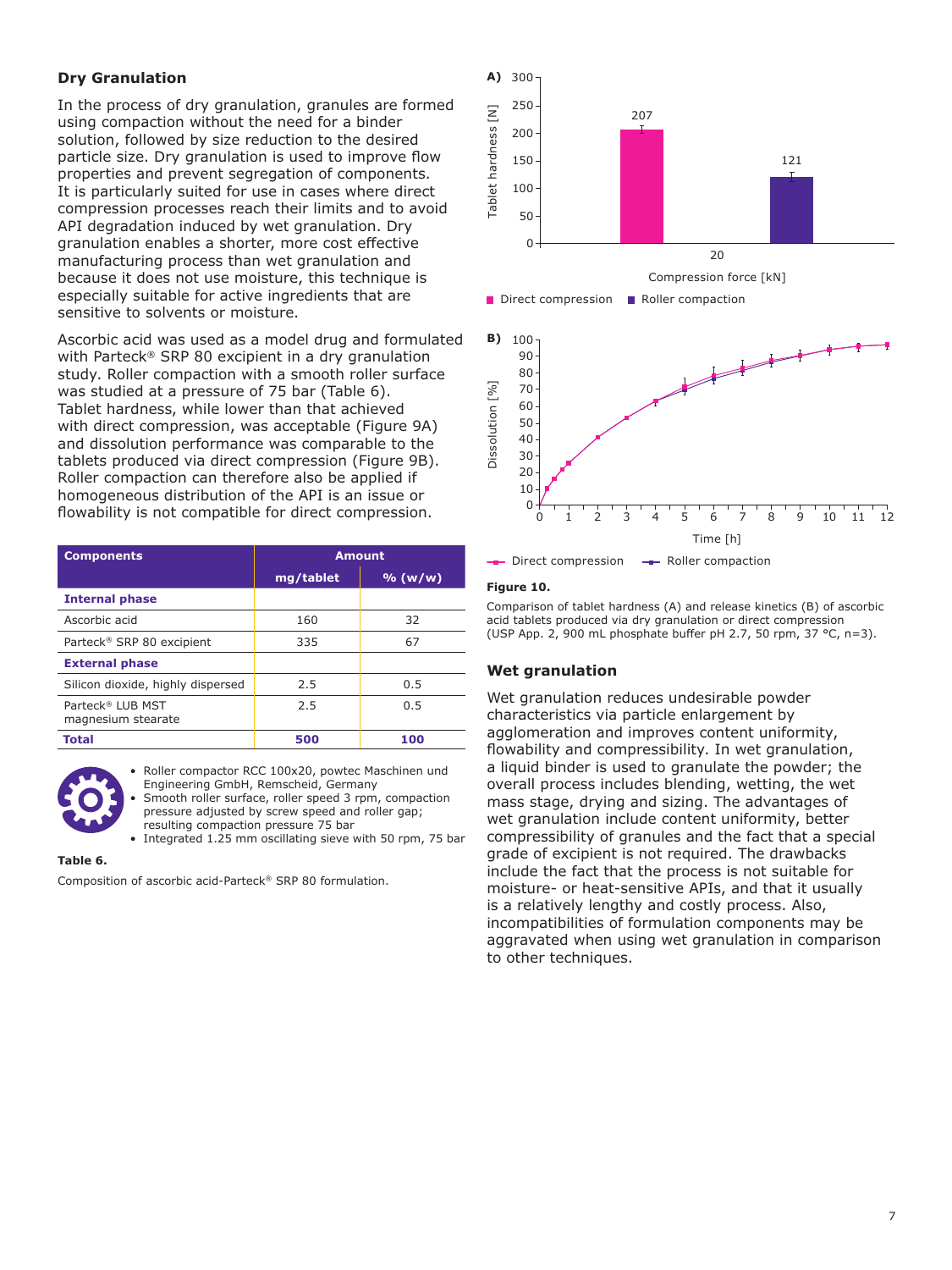Compatibility of Parteck® SRP 80 excipient (74.75%) in low shear, high shear and fluidized bed wet granulation was evaluated with ascorbic acid (25.25%). Varying amounts of water; magnesium stearate and silicon dioxide were also added to the final tableting mixture (Table 7).

|                              | <b>Granulation process</b> |                           |                                                |  |
|------------------------------|----------------------------|---------------------------|------------------------------------------------|--|
| <b>Process</b><br>parameters | Low shear<br>(LS)          | <b>High shear</b><br>(HS) | <b>Fluidized bed</b><br>(FB)                   |  |
| Granulation<br>liquid        | 5/10/20/30%<br>water       | 10/30/50%<br>water        | 10%<br>water/25% PVA<br>40-88 solution<br>(4%) |  |
| Impeller<br>speed [rpm]      | 139                        | 150                       | n/a                                            |  |
| Inlet<br>temperature [°C]    | n/a                        | n/a                       | 70                                             |  |
| Batch size [kq]              | 0.5                        | っ                         |                                                |  |

#### **Table 7.**

Process parameters of the three applied wet granulation technologies used to create tablets containing ascorbic acid and Parteck® SRP 80 excipient.

In-process photos reveal the challenges encountered during the wet granulation process with the model formulation, regardless of applied technology (Figure 11). All applied approaches (LS, HS and FB) produced a sticky product. Prior to drying and sieving, the resulting product was deemed not to be an acceptable powder.



#### **Figure 11.**

The stickiness of the resulting product proved to be a challenge in all applied wet granulation processes (exemplary pictures for HS and FB process as well as final granules).



#### **Figure 12.**

Tablet hardness of wet granulated and directly compressed tablet formulations, comparing different processes and compression forces (LS – low shear, HS – high shear, FB – fluidized bed, DC – direct compression).

Figure 12 compares tablet hardness resulting from wet granulation and direct compression. Performance of the tablets produced via low and high shear processes was lower compared to the directly compressed tablets; higher hardness was achieved for the mixture processed via fluidized bed technology.

Overall, the wet granulation process was quite challenging and, in most cases, did not deliver an acceptable tablet robustness. Dissolution performance was, however, mostly comparable to that observed with tablets processed using direct compression, with a slight variation for granules produced with the fluidized bed (Figure 13).



#### **Figure 13.**

Effect of used manufacturing process on product release profile (LS – low shear, HS – high shear, FB – fluidized bed, DC – direct compression); (USP App. 2, 900 mL phosphate buffer pH 2.7, 50 rpm,